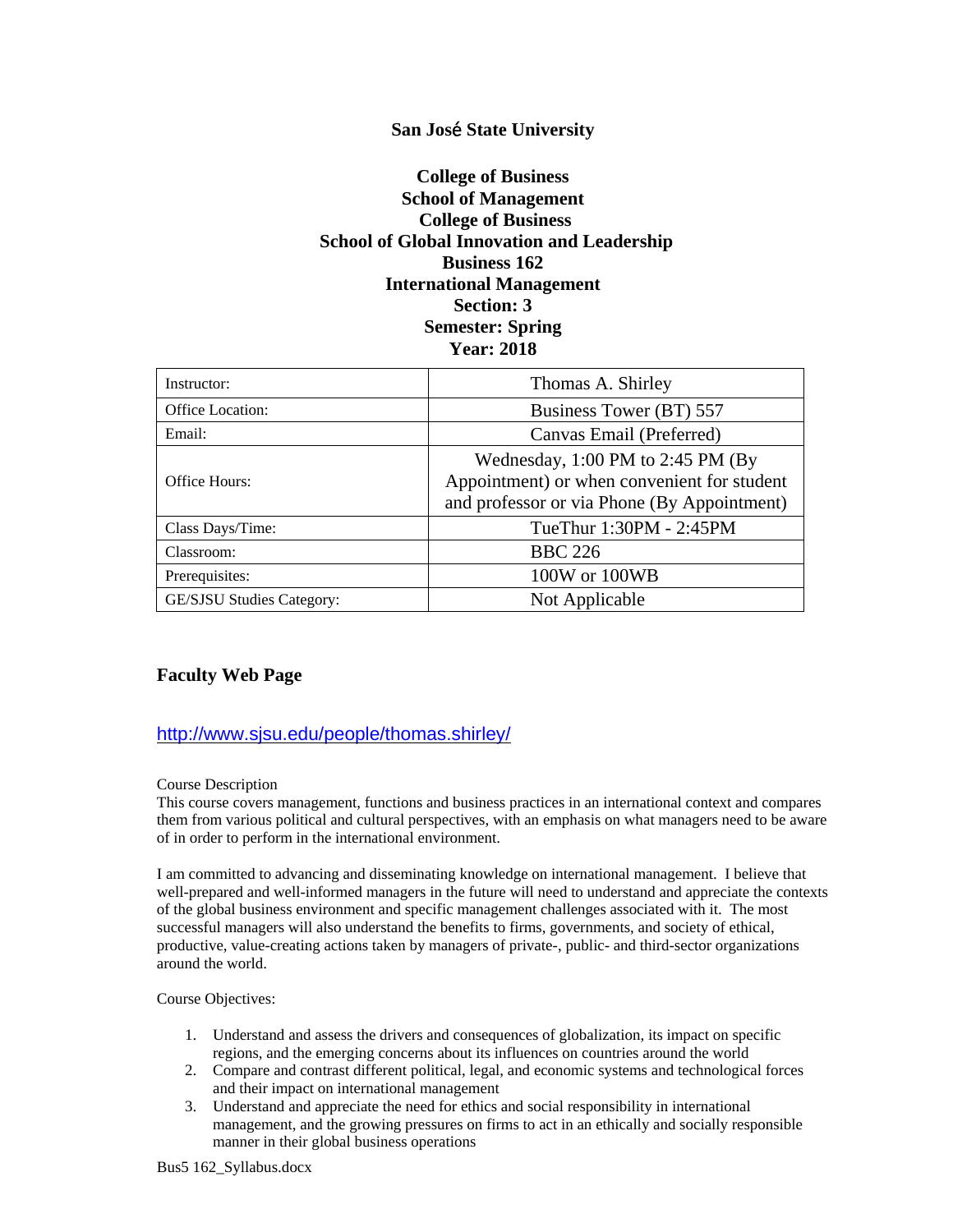- 4. Describe and apply the concept of "national culture" and, using the typologies of Hofstede and Trompenaars, explain how the culture of one group of people can be distinguished from that of another, and the implications of these differences for international management
- 5. Explain and understand the challenges of managing across cultures
- 6. Understand the relationship between national culture and organizational culture, integrate those concepts within the context of international management decision-making, and appreciate the challenges of diversity in the modern work environment
- 7. Describe the challenges to and apply the most important elements of effective cross-cultural negotiation and communication
- 8. Integrate and apply the basic elements of international strategic management, including the pressures and cost/benefits of strategies that emphasize global integration versus local adaptation; describe the specialized strategies required for emerging economies and for international new ventures
- 9. Compare and contrast the modes of entry and the basic choices for organizing firms involved in international business and describe the conditions under which specific entry modes and organizational structure are most effective
- 10. Describe methods used to analyze and assess political risk and how MNCs apply those methods as they attempt to manage the level of political risk in developed and developing countries, appreciate the broader efforts firms make to manage their relations with host governments, and discuss the various options for managing alliances and joint ventures, especially those in which host governments are involved
- 11. Explain and apply the mechanisms for ensuring effective control and decision-making in international organizations
- 12. Understand the tools and techniques used to provide motivation and incentives for employees across cultures, including compensation, benefits, work teams, and other approaches
- 13. Understand the importance of leadership to international management, including the role of different leadership types and practices and the importance of entrepreneurial and ethical and socially responsible leadership
- 14. Understand and describe the practices for recruiting, selecting, training and deploying employees internationally, including the challenges of expatriate placement and repatriation
- 15. Gain in-depth country expertise
- 16. Integrate and apply the learning via case studies and country studies to prepare for real life application
- 17. Improve written and oral presentation skills through various written projects, oral presentation and class participation
- 18. Demonstrate learning through examinations
- 19. Become familiar with basic business research tools, such as library databases, as well as country reports.

College of Business Program Goals

- 1. Goal One: Business Knowledge
	- Understand basic business principles and demonstrate discipline-specific
	- competencies as applied to local and global environments.
- 2. Goal Two: Communication
	- Communicate ideas clearly, logically, and persuasively in oral and written format, using technology appropriately.
- 3. Goal Three: Ethical Awareness
	- Recognize, analyze, and articulate solutions to ethical issues that arise in business.
- 4. Goal Four: Leadership, Teams and Diversity
	- Comprehend the challenges and opportunities of leading and working in diverse teams and environments.
- 5. Goal Five: Critical Thinking
	- Comprehend, analyze, and critically evaluate complex and unstructured qualitative and quantitative business problems, using appropriate tools and technology.
- 6. Goal Six: Innovation
	- Recognize, analyze, and articulate strategies for promoting creativity and innovation.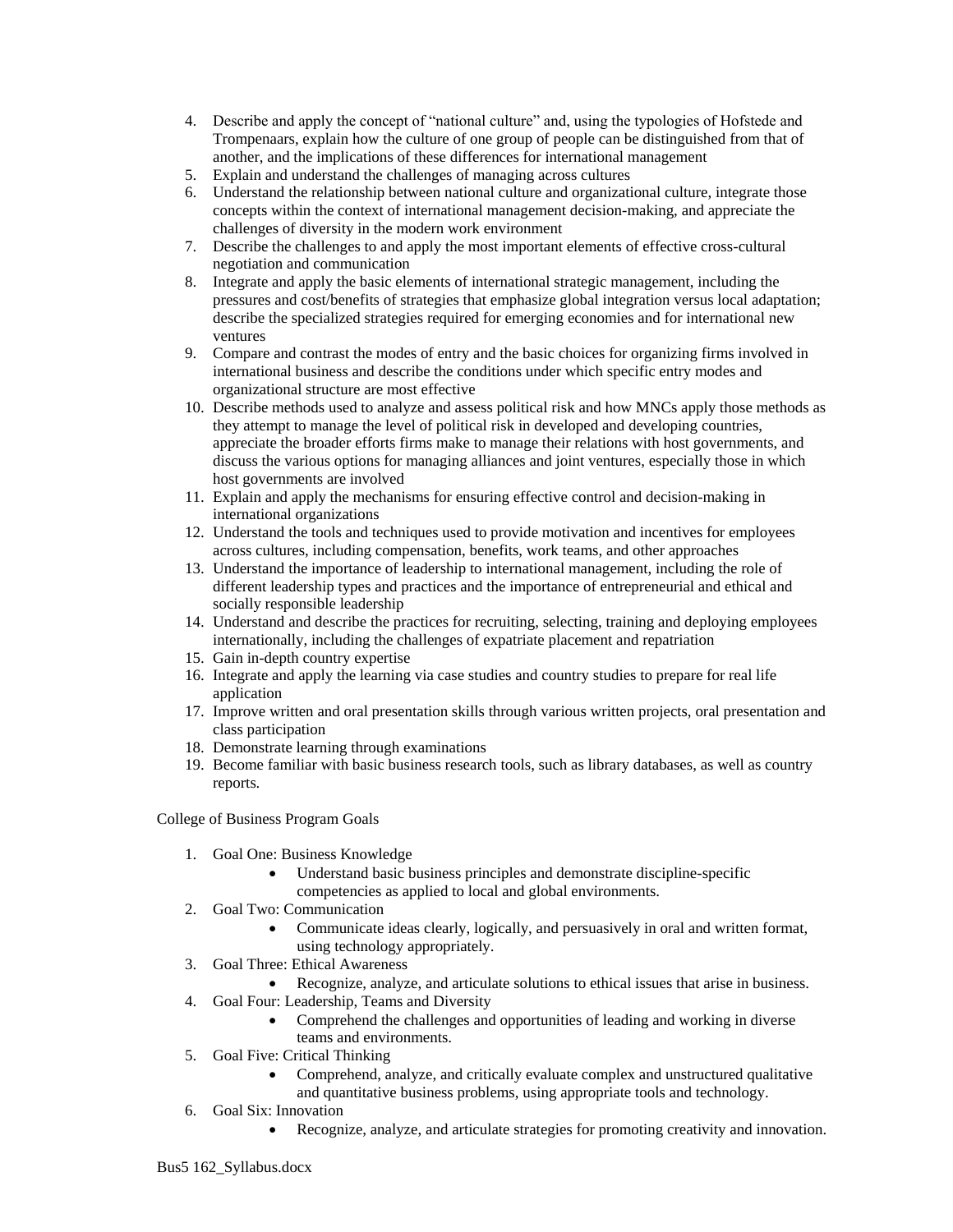### Required Texts/Readings

### Textbook

Title: International Management, Culture, Strategy and Behavior Author: Fred Luthans and Jonathan P. Doh Publisher: McGrawHill Copyright: 2014 (9th Edition) [Hardcover, Softcover, International, or eBook] ISBN-13: 9780077862442

NOTE: Students can get any edition from the 7th to 9th edition, including international, eBook, or other cheaper versions. Just be sure that the topics in the Table of Contents are the same as the ones we will cover in our class (see syllabus schedule). Paper or digital copies may also be available for rent (vs. purchase) through the university bookstore and vendors like Amazon.com, which will likely be less expensive.

#### Other Readings

Articles from online business magazines, newspapers, or academic journals may be added to supplement the textbook reading, as well as provide current, real-world examples of topics discussed in class.

### Other equipment / material requirements

Canvas, the SJSU learning management system, will be heavily leveraged for communication, assignments, lecture presentations, quizzes, etc. Therefore, students need to set the system to automatically forward Canvas messages to their preferred regular email address. In addition, students need to be aware of the information and documents available in Canvas, before asking the professor.

### Course Requirements and Assignments

SJSU classes are designed such that in order to be successful, it is expected that students will spend a minimum of forty-five hours for each unit of credit (normally three hours per unit per week), including preparing for class, participating in course activities, completing assignments, and so on. More details about student workload can be found in **[University Policy S12-3](http://www.sjsu.edu/senate/docs/S12-3.pdf)** at http://www.sjsu.edu/senate/docs/S12- 3.pdf.

## **Quizzes**

There will be quizzes over the assigned reading due in the online learning management system BEFORE each class day's starting time.

Quizzes questions will cover basic concepts and terms to ensure students have read the assigned reading, so they are prepared to contribute to class discussions.

Quizzes will be objective questions in True/False and/or Multiple Choice format.

IMPORTANT: There will be **NO make up** quizzes for any reason.

## **Term Project**

The Term Project requires students to work in a group, playing the role of junior analysts in a top consulting firm, analyzing a company. Details will be explained in class, and will be available on the course learning management system site.

Team Member Performance Expectations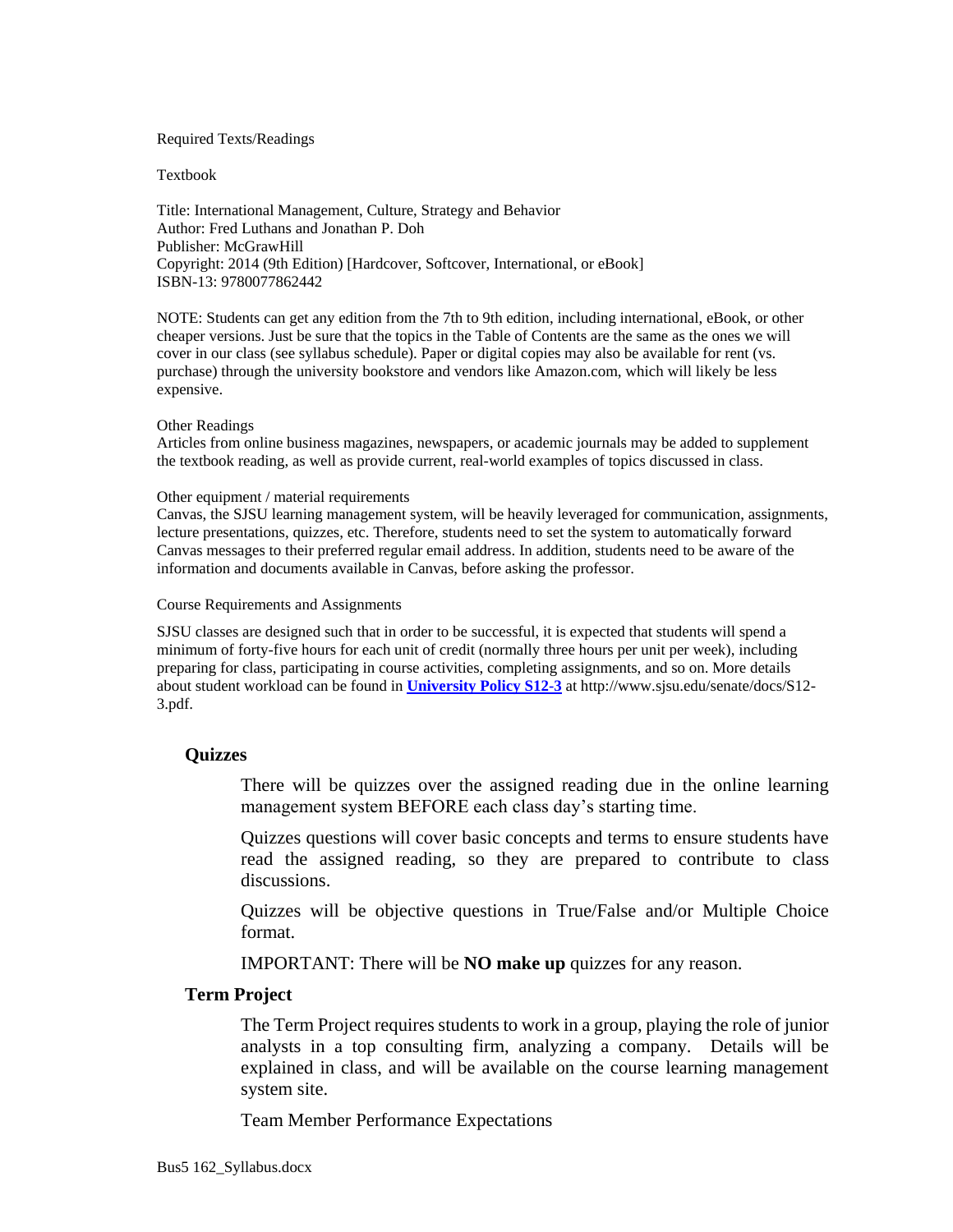Team members should be PRO-actively participating on teams, by communicating and taking initiative to contribute a fair share of the workload. Pro-active participation includes, but is not limited to:

- Consistently participating and contributing to end-of-class team meetings
- Coming to meetings well-prepared, i.e. having read the required chapters and done research for that stage of the project
- Completing deliverables in advance of agreed upon deadlines
- Communicating with team frequently, promptly, and with wellprepared information.
- Helping other team members with their part of the project.
- Treating other team members or classmates with courtesy and respect.

If an individual team member is not sufficiently contributing to the project, e.g. not attending and contributing to meetings, providing valuable input, late on deadlines, selecting only easy tasks, etc., other team members should talk to or email the professor directly as soon as possible. Do not wait until deadlines, since there this will provide little time for correction of behaviors.

Insufficient individual team member performance may directly negatively affect team members' project grades severely, e.g., 20 - 100 points off.

All individual team member presentation grades are pending feedback from other team members.

In summary, each individual team member needs to bring some exceptional value to the table. Otherwise, you are not contributing to the team's efforts.

Because communication skills are an essential to succeeding in business, your project will be evaluated not only for content but also for the clarity and precision of the writing. The clarity and quality of your communications skills will affect the grade you earn for the assignment so you should aim to proofread it carefully before submitting it. I also take into account the logic with which you develop an argument and the overall organization of the paper. The project paper you submit may exceed the guidelines, but I will take into consideration the 'contribution density'. An analysis that is long but says little will get a lower grade than one that makes the same points using fewer words. You should therefore take considerable care, once you have developed a draft, to ensure that you are not repeating yourselves and that there is nothing in your analysis that is superfluous.

I would like all papers to be 12 point Times New Roman, double-spaced with one inch margins all round.

## **Exams**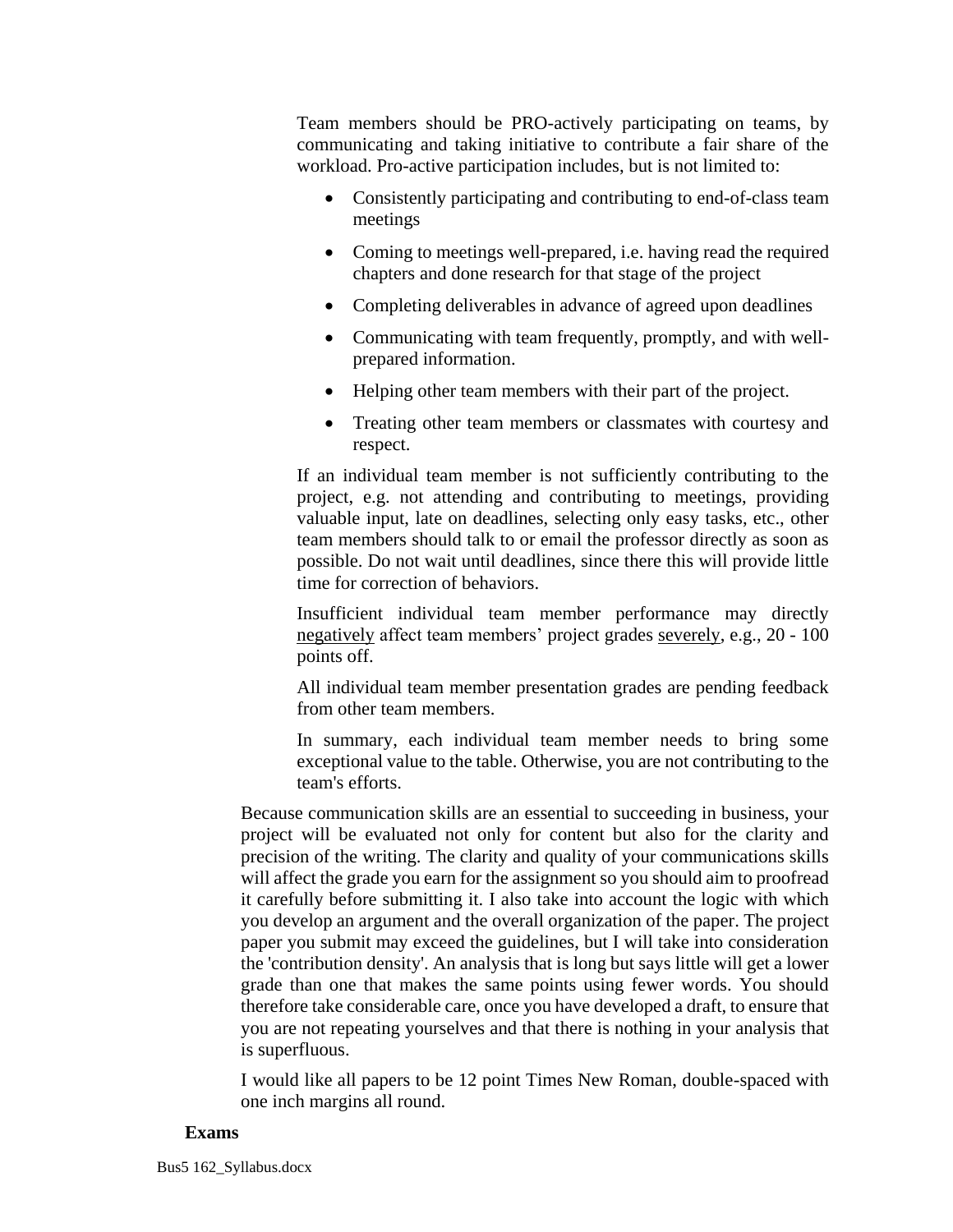Midterm and Final Exam (not cumulative)

ONLY verifiable emergency circumstances will be recognized by the instructor as a valid reason for a student to reschedule an exam.

A student having exams in courses that total nine or more units in one day may request an alternative exam date from one of his/her instructors at least three weeks prior to the last class meeting (if the student and instructor are unable to agree on rescheduling, the department chairperson shall negotiate an appropriate solution). Rescheduled exams should be taken during the make-up period.

Students who do not take the final examination during the scheduled time will ordinarily receive an "F" grade. If eligible and in VERY rare cases, a student may arrange with the instructor to receive an incomplete grade.

NOTE: It should be noted that the Academic Vice President in a memorandum dated October 25, 1977 cites a university policy that states that there shall be an appropriate final examination or evaluation at the officially scheduled time in every course, unless specifically exempted by the college dean who has curricular responsibility for the course.

# **Class Participation**

As in the real business environment, students will be expected to come to class prepared to contribute to class discussions. This means, reading and thinking through the key topics in the assigned reading. Students are not expected to be experts in the topics. The professor recognizes that students are taking the course to develop their understanding of these topics. However, they must have a basic understanding of the topics of the assigned readings. Only then can we have fruitful class discussions.

Most classes will involve group and individual exercises analyzing and discussing current real-world cases related to the reading assignment topics. This approach is designed to provide examples of the topics applied by companies or organizations to support the concrete understanding of the topics.

Class attendance is NOT required, since I only want students to attend who actually want to be there to learn. However, as with the real workplace, class team meetings are REQUIRED. This will allow for each team member to be readily accessible for formal and informal discussions with other team members at a convenient, pre-established time and location: regular class time. The professor will provide time for teams to meet at the end of each class. Please see the Team Member Performance Expectations under the Team Project section of this syllabus for detailed team project participation expectations. Also, I use class time not to go over the readings but to add to it and to provide you with the opportunity to have me clarify points you haven't understood, so you will likely do better if you come to class than if you don't. Moreover, if there is a discrepancy between what is written in the text or elsewhere and what I have said in class, the latter takes precedence. Also, project team members will be more conveniently accessible for formal and informal project-related discussions.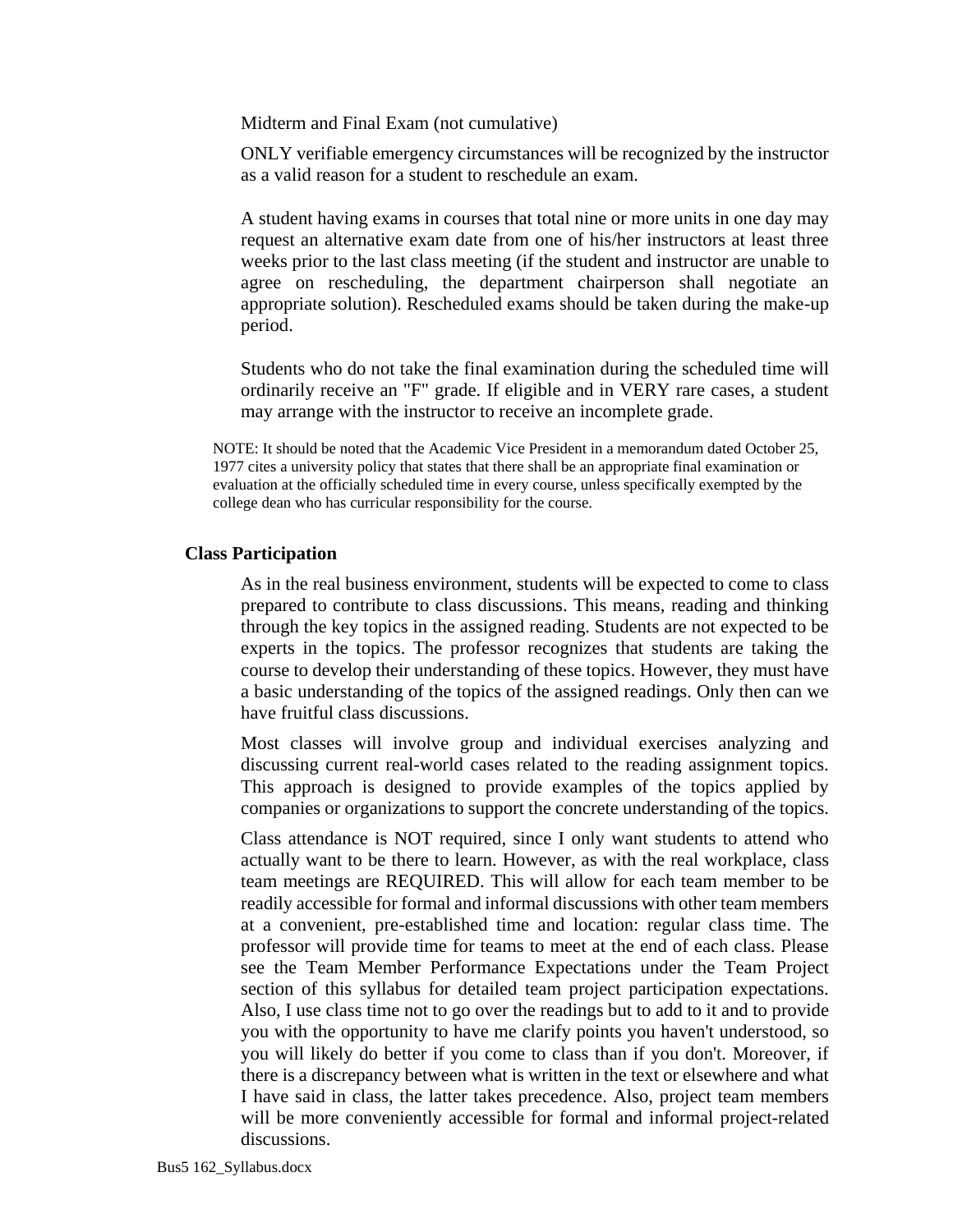NOTE that *[University policy F69-24](http://www.sjsu.edu/senate/docs/F69-24.pdf)* at http://www.sjsu.edu/senate/docs/F69-24.pdf states that "Students should attend all meetings of their classes, not only because they are responsible for material discussed therein, but because active participation is frequently essential to insure maximum benefit for all members of the class. Attendance per se shall not be used as a criterion for grading."

## **Late Assignments**

All Assignments are to be completed or uploaded in the designated area in the learning management system by the due date and time. Assignments submitted within 24 hours after the due date and time will have 10% deducted, within 48 hours 20% deducted, and so on.

# **Grading Policy**

NOTE: "Students are strongly encouraged to take courses to satisfy GE Areas R, S, and V from departments other than their major department. Passage of the Writing Skills Test (WST) or ENGL/LLD 100A with a C or better (C‐ not accepted), and completion of Core General Education are prerequisite to all SJSU Studies courses. Completion of, or co---registration in, 100W is strongly recommended. A minimum aggregate GPA of 2.0 in GE Areas R, S, & V shall be required of all students." See *[University Policy](http://www.sjsu.edu/senate/docs/S14-5.pdf) S14-5* at http://www.sjsu.edu/senate/docs/S14- 5.pdf.

Differently abled students should contact me if these evaluation procedures are not appropriate.

Grading Percentage Breakdown

| Quizzes                                | 20%     |
|----------------------------------------|---------|
| Mid-term Team Presentation             | 10%     |
| <b>Final Team Presentation</b>         | 10%     |
| Strategic Plan (Midterm 5% & Final 5%) | 10%     |
| Mid-term Exam                          | 25%     |
| Final Exam                             | 25%     |
| Total                                  | $100\%$ |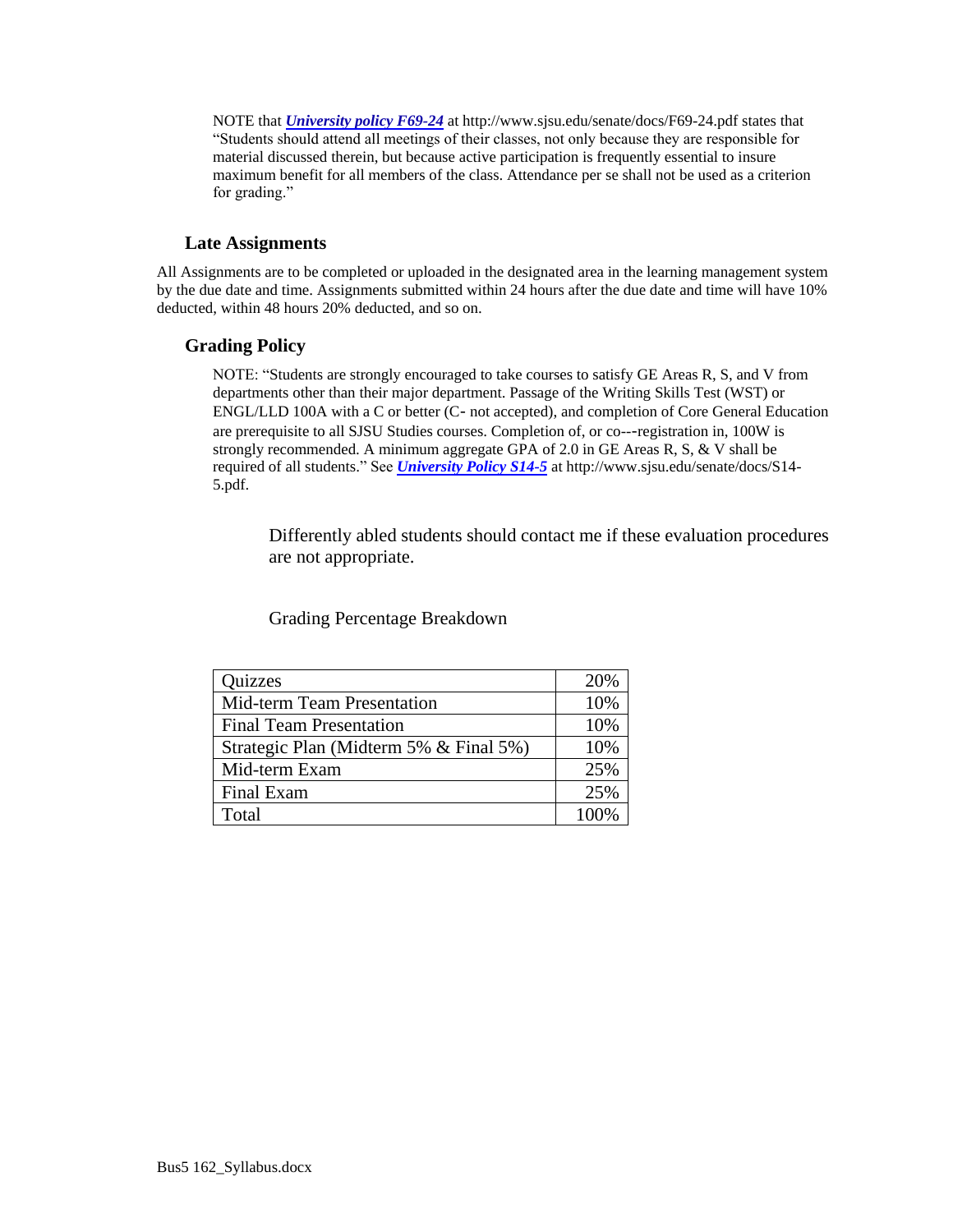| $66\% - 64\%$<br>63% - 60% | D<br>D-            |
|----------------------------|--------------------|
| 69% - 67%                  | $\overline{D}+$    |
| 73% - 70%                  | $\overline{C}$ -   |
| 76% - 74%                  | $\overline{\rm C}$ |
| 79% - 77%                  | $C+$               |
| 83% - 80%                  | $B -$              |
| 86% - 84%                  | B                  |
| 89% - 87%                  | $B+$               |
| 93% - 90%                  | A-                 |
| 94% and above              | A                  |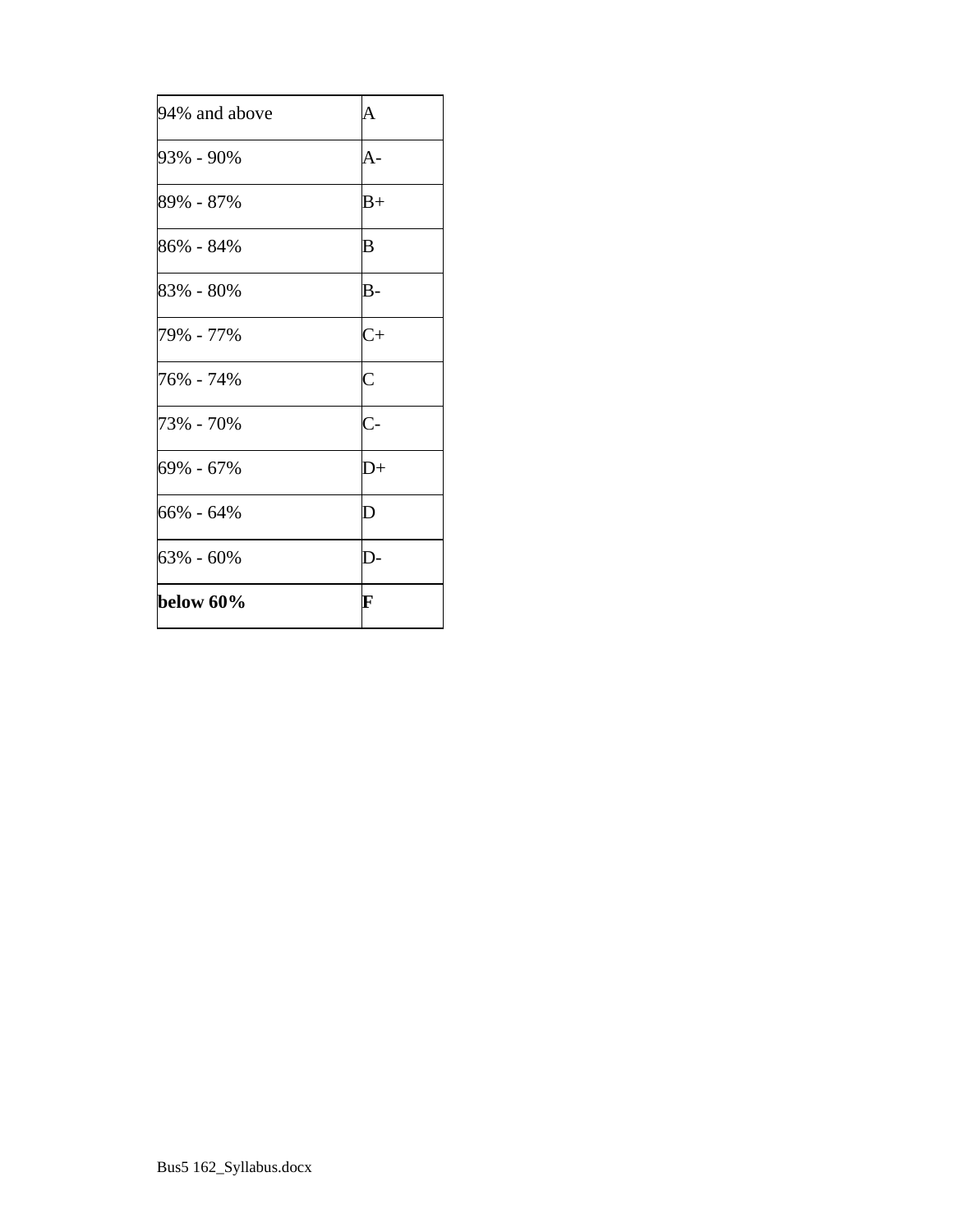Course Timeline with Class Schedule and Assignments

# *NOTE: The schedule is subject to change with fair notice via emails and class announcements.*

| <b>Class Date</b> | <b>CLASS AGENDA / TOPICS</b>                                                                                                                                                                                                                                                                                          | ASSIGNMENT<br>(FOR NEXT CLASS DAY)                                                                                                                                                                                |
|-------------------|-----------------------------------------------------------------------------------------------------------------------------------------------------------------------------------------------------------------------------------------------------------------------------------------------------------------------|-------------------------------------------------------------------------------------------------------------------------------------------------------------------------------------------------------------------|
| Thur., Jan 25     | Discuss:                                                                                                                                                                                                                                                                                                              | Prepare:                                                                                                                                                                                                          |
|                   | Syllabus and class philosophy<br>Project<br>$\bullet$<br>Team and Project Management<br>Introductions<br>$\circ$                                                                                                                                                                                                      | Tuesday:<br>Discuss an organization to<br>$\bullet$<br>study<br>First & Second<br>$\Omega$<br>Choices<br>Discuss a target country to<br>$\bullet$<br>study<br>First & Second<br>$\circ$<br>Choices                |
|                   |                                                                                                                                                                                                                                                                                                                       | Read:<br>Chapter 4: The Meanings and<br>$\bullet$<br>Dimensions of Culture                                                                                                                                        |
|                   | Tues. & Thur., Thursday: MIDTERM PROJECT PLAN DUE                                                                                                                                                                                                                                                                     | Read:                                                                                                                                                                                                             |
| Jan 30 & Feb 1    | Take Quiz for & Discuss:<br>Tuesday:<br>Decide on organizations to study<br>$\bullet$<br>First & Second Choices<br>$\Omega$<br>Decide on target country to study<br>First & Second Choices<br>$\Omega$<br>Email professor:<br><b>O</b> Class & Section Numbers<br>Full (official) names of team<br>$\circ$<br>members | Tuesday<br>Chapter 8: Strategy<br>$\bullet$<br>Formulation and<br>Implementation (Global &<br>Regional Strategies, Pgs. 283 -<br>286)<br>Thursday:<br>Chapter 9: Organizational<br>$\bullet$<br><b>Structures</b> |
|                   | Thursday:<br>Chapter 4: The Meanings and Dimensions<br>of Culture                                                                                                                                                                                                                                                     |                                                                                                                                                                                                                   |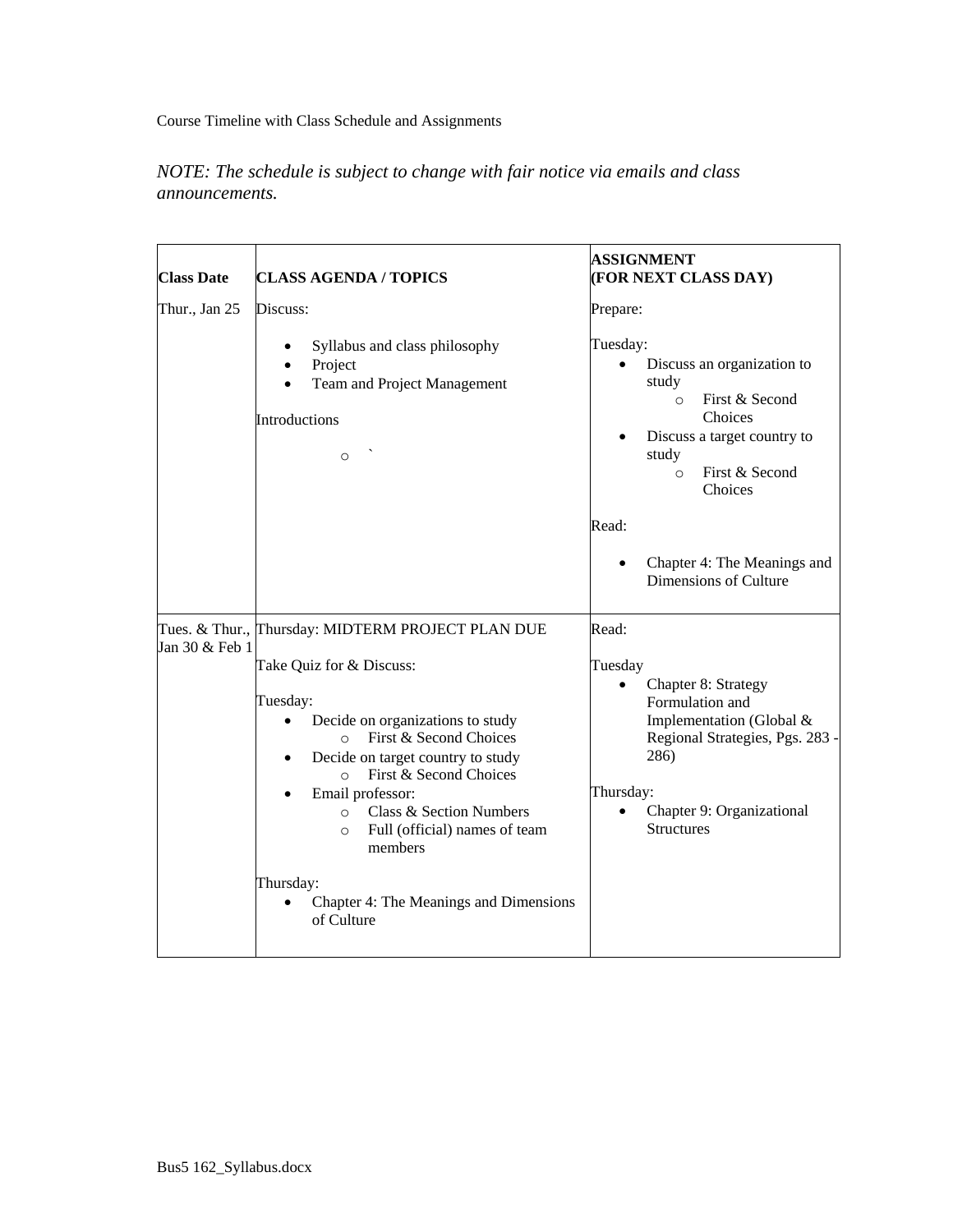| Feb. 6 & 8   | Tues. & Thur., Take Quiz for & Discuss:<br>Tuesday<br>Chapter 8: Strategy Formulation and<br>Implementation (Global & Regional<br>Strategies, Pgs. 283 - 286)<br>Thursday:<br>Chapter 9: Organizational Structures                                                                                                                                                                                                                                                                                                                                                                                                                                                                                                                                                                                                                                  | Read:<br>Chapter 6: Organizational<br>٠<br><b>Cultures and Diversity</b><br>Trompenaars and Woolliams<br>$\bullet$<br>(2003) 4 Corp Cultures (Pgs.<br>365-366)<br>Broder-Singer (2015) Creating<br>a Global Diverse Workforce<br>Around the Globe (in Canvas<br>> Files > Readings) |
|--------------|-----------------------------------------------------------------------------------------------------------------------------------------------------------------------------------------------------------------------------------------------------------------------------------------------------------------------------------------------------------------------------------------------------------------------------------------------------------------------------------------------------------------------------------------------------------------------------------------------------------------------------------------------------------------------------------------------------------------------------------------------------------------------------------------------------------------------------------------------------|-------------------------------------------------------------------------------------------------------------------------------------------------------------------------------------------------------------------------------------------------------------------------------------|
| Feb. 13 & 15 | Tues. & Thur., Take Quiz for & Discuss:<br>Chapter 6: Organizational Cultures and<br>٠<br>Diversity<br>Trompenaars and Woolliams (2003) 4 Corp<br>٠<br>Cultures (Pgs. 365-366)<br>Dartmouth (2002)_Daimler-Chrysler<br>٠<br>Merger ("Culture Clash", Pgs. 4-6)<br>Broder-Singer (2015) Creating a Global<br>Diverse Workforce Around the Globe (in<br>Canvas > Files > Readings)                                                                                                                                                                                                                                                                                                                                                                                                                                                                    | Prepare Midterm Presentation (100%<br>Draft)                                                                                                                                                                                                                                        |
| Feb. 20 & 22 | Tues. & Thur., Tuesday: MIDTERM PRESENTATIONS DUE<br>(100% DRAFT)<br>Tuesday:<br>Due: Midterm Presentation (100% Draft)<br>Each team member's section<br>$\circ$<br>should be 100% completed and<br>uploaded into Canvas by class start<br>time<br>Professor will review every slide of<br>$\circ$<br>each team<br>Professor will provide answer to<br>O<br>specific questions<br>Work on project in class as teams<br>$\circ$<br>NOTE: One team member uploads presentation for<br>entire team BEFORE class start time<br>Thursday:<br><b>Project Presentation Workshop</b><br>Professor will review every slide of<br>$\circ$<br>each team<br>Professor will provide answer to<br>$\circ$<br>specific questions<br>Work on project in class as teams<br>$\circ$<br><b>ATTENDANCE MANDATORY!!!</b><br>(Especially when other teams are presenting) | Prepare Midterm Team Presentations<br>(Final Draft)                                                                                                                                                                                                                                 |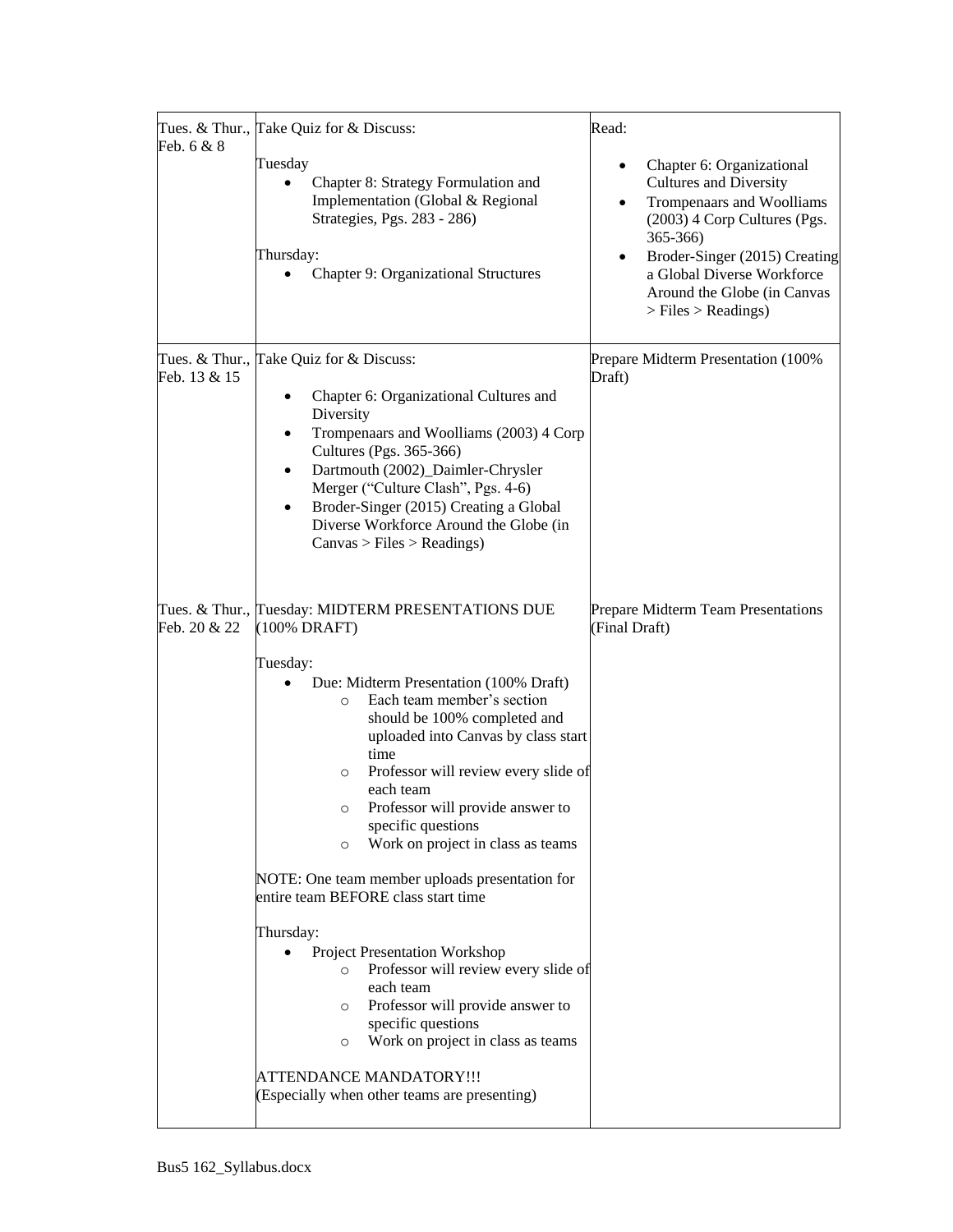| Tues. & Thur.,<br>Feb 27 &<br>March 1 | MIDTERM TEAM PRESENTATIONS<br>Tuesday:<br>Team 1<br>$\bullet$<br>Team 2<br>Thursday:<br>Team 3<br>Team 4<br>NOTE: One team member uploads presentation for<br>entire team BEFORE class start time<br><b>ATTENDANCE MANDATORY!!!</b><br>(Especially when other teams are presenting)<br>STUDY GUIDE: MIDTERM EXAM | Prepare Midterm Team Presentations<br>(Final Draft)                                                                                                                                                       |
|---------------------------------------|------------------------------------------------------------------------------------------------------------------------------------------------------------------------------------------------------------------------------------------------------------------------------------------------------------------|-----------------------------------------------------------------------------------------------------------------------------------------------------------------------------------------------------------|
| Mar. 6 & 8                            | Tues. & Thur., MIDTERM TEAM PRESENTATIONS<br>Tuesday:<br>Team 5<br>Team 6<br>Thursday:<br>Team 7<br>Team 8<br>NOTE: One team member uploads presentation for<br>entire team BEFORE class start time<br><b>ATTENDANCE MANDATORY!!!</b><br>(Especially when other teams are presenting)                            | Prepare for:<br>Tuesday:<br>Midterm Exam<br>Read:<br>Thursday:<br>Chapter 13: Leadership<br><b>Across Cultures</b>                                                                                        |
| Tues. & Thur.,<br>Mar. 13 & 15        | Tuesday: MIDTERM EXAM (Topics to date)<br>In Regular Classroom on Laptops<br>On Canvas in Quizzes section<br>$\bullet$<br>Download & Test Respondus<br>$\bullet$<br>Lockdown Browser<br>Borrow Laptops at CoB Student<br>٠<br>Success Center (BBC 008)<br>Thursday:<br>Chapter 13: Leadership Across Cultures    | Read:<br>Chapter 14: Human Resource<br>Selection and Development<br><b>Across Cultures</b><br>Maketo_First 100 Days of Intl<br>Market Entry (Getting Your<br>Team in Place parts of pages<br>9, 11, & 12) |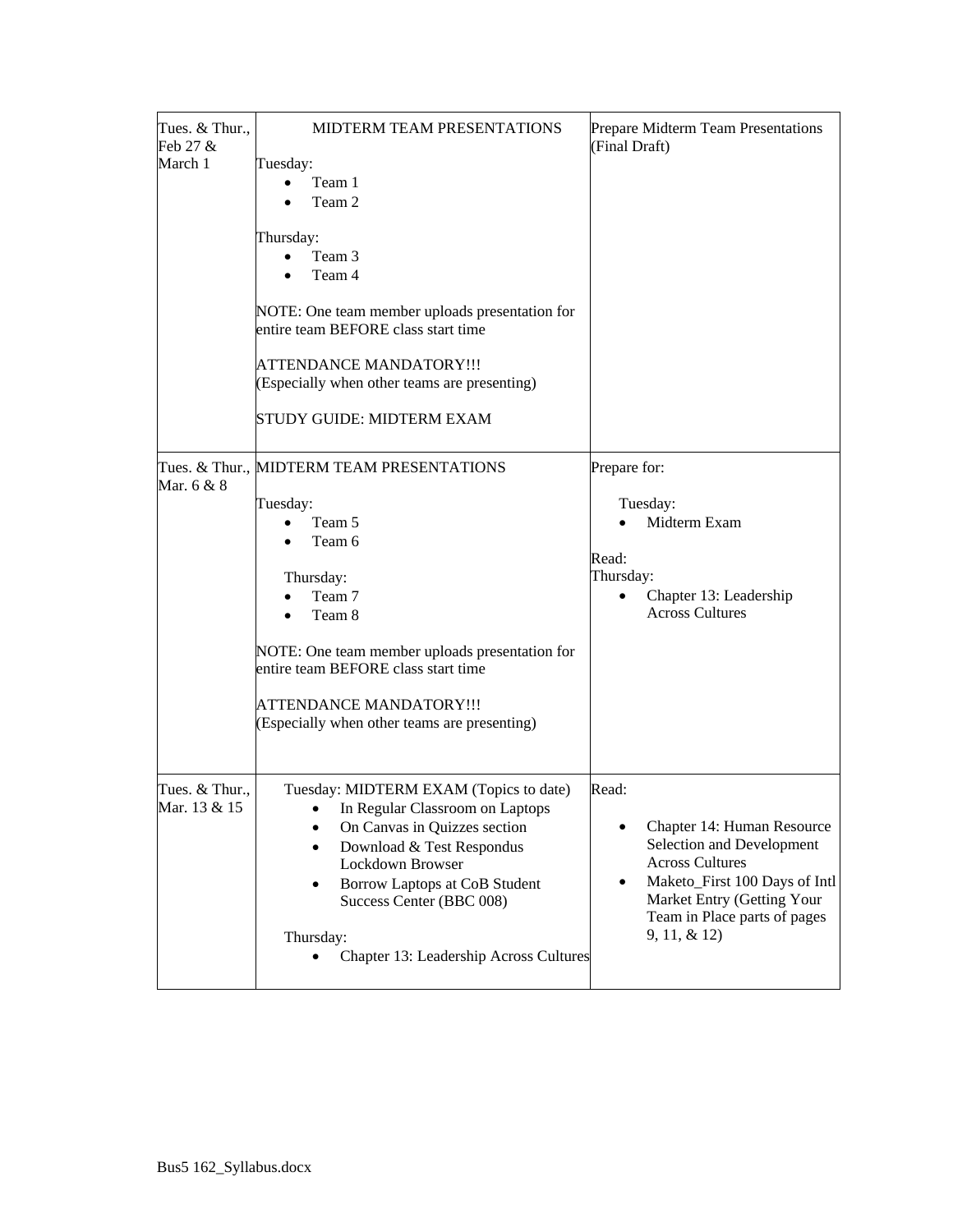| March 20 & 22                   | Tues. & Thur., Tuesday: MIDTERM STRATEGIC PLAN DUE<br>$\bullet$<br>Each student writes about their own parts of<br>the Midterm Presentation individually, and<br>then put all individual parts together as one,<br>integrated project team Strategic Plan paper.<br>NOTE: One team member uploads paper for<br>entire team BEFORE class start time<br>Chapter 14: Human Resource Selection and<br><b>Development Across Cultures</b><br>Maketo_First 100 Days of Intl Market Entry<br>(Getting Your Team in Place parts of pages<br>9, 11, & 12)<br>Take Quiz for & Discuss:<br>Chapter 11: Management Decision and<br>Control | Read:<br>Chapter 11: Management<br>Decision and Control                |
|---------------------------------|--------------------------------------------------------------------------------------------------------------------------------------------------------------------------------------------------------------------------------------------------------------------------------------------------------------------------------------------------------------------------------------------------------------------------------------------------------------------------------------------------------------------------------------------------------------------------------------------------------------------------------|------------------------------------------------------------------------|
| Tues. & Thur.,<br>March 27 & 29 | Spring Break- no class                                                                                                                                                                                                                                                                                                                                                                                                                                                                                                                                                                                                         | Read:<br>Chapter 12: Motivation<br><b>Across Cultures</b>              |
| Tues. & Thur.,<br>Apr. 3 & 5    | FINAL PROJECT PLAN DUE<br>Take Quiz for & Discuss:<br>Tuesday:<br><b>Chapter 12: Motivation Across Cultures</b><br>Thursday:<br>Chapter 11: Management Decision and<br>Control                                                                                                                                                                                                                                                                                                                                                                                                                                                 | Read:<br>Chapter 7: Cross-Cultural<br>Communication and<br>Negotiation |
| Apr. 10 & 12                    | Tues. & Thur., Take Quiz for & Discuss:<br>Chapter 7: Cross-Cultural Communication<br>and Negotiation                                                                                                                                                                                                                                                                                                                                                                                                                                                                                                                          | Read:<br>Tuesday:<br>Chapter 3: Ethics and Social<br>Responsibility    |
| Apr. 17 & 19                    | Tues. & Thur., Take Quiz for & Discuss:<br>Chapter 3: Ethics and Social Responsibility                                                                                                                                                                                                                                                                                                                                                                                                                                                                                                                                         | Prepare Final Presentation (95% Draft)                                 |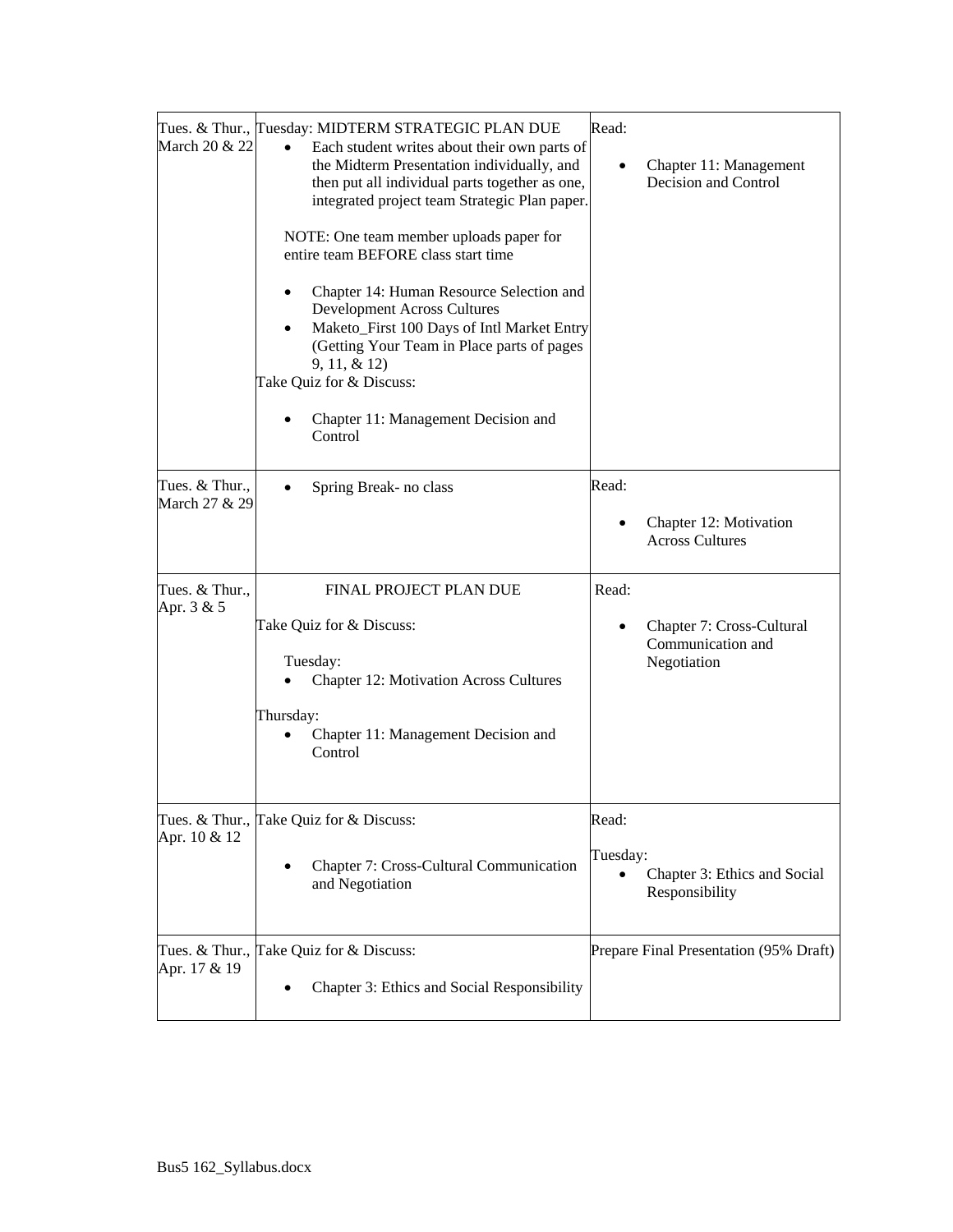| Tues. &<br>Thurs.,<br>Apr. 24 & 26 | FINAL PRESENTATIONS DUE<br>(100% DRAFT)<br>Tuesday:<br>Due: Final Presentation (100% Draft)<br>$\bullet$<br>Each team member's section<br>$\Omega$<br>should be 100% completed and<br>uploaded into Canvas by class start<br>time<br>Professor will review every slide of<br>$\circ$<br>each team<br>Professor will provide answer to<br>$\circ$<br>specific questions<br>Work on project in class as teams<br>$\circ$<br>NOTE: One team member uploads presentation for<br>entire team BEFORE class start time<br><b>ATTENDANCE MANDATORY!!!</b><br>Tursday:                 | Tuesday:<br>Prepare Final Presentation<br>(95% Draft)<br>Thursday:<br>Prepare Final Team<br>$\bullet$<br>Presentations (Final Draft):<br>Team 5<br>$\circ$<br>Team 6<br>$\Omega$ |
|------------------------------------|-------------------------------------------------------------------------------------------------------------------------------------------------------------------------------------------------------------------------------------------------------------------------------------------------------------------------------------------------------------------------------------------------------------------------------------------------------------------------------------------------------------------------------------------------------------------------------|----------------------------------------------------------------------------------------------------------------------------------------------------------------------------------|
| Tues. &<br>Thurs.,<br>May 1 & 3    | Tuesday:<br><b>Project Presentation Workshop</b><br>$\bullet$<br>Professor will review every slide of<br>$\circ$<br>each team<br>Professor will provide answer to<br>$\circ$<br>specific questions<br>Work on project in class as teams<br>$\circ$<br>ATTENDANCE MANDATORY!!!<br>Thursday:<br>FINAL TEAM PRESENTATIONS<br>(FINAL DRAFT w/ FEEDBACK)<br>$\bullet$ McDonald's-India<br>Netflix-Japan<br>NOTE: One team member uploads presentation for<br>entire team BEFORE class start time<br><b>ATTENDANCE MANDATORY!!!</b><br>(Especially when other teams are presenting) | Prepare Final Team Presentations<br>(Final Draft)                                                                                                                                |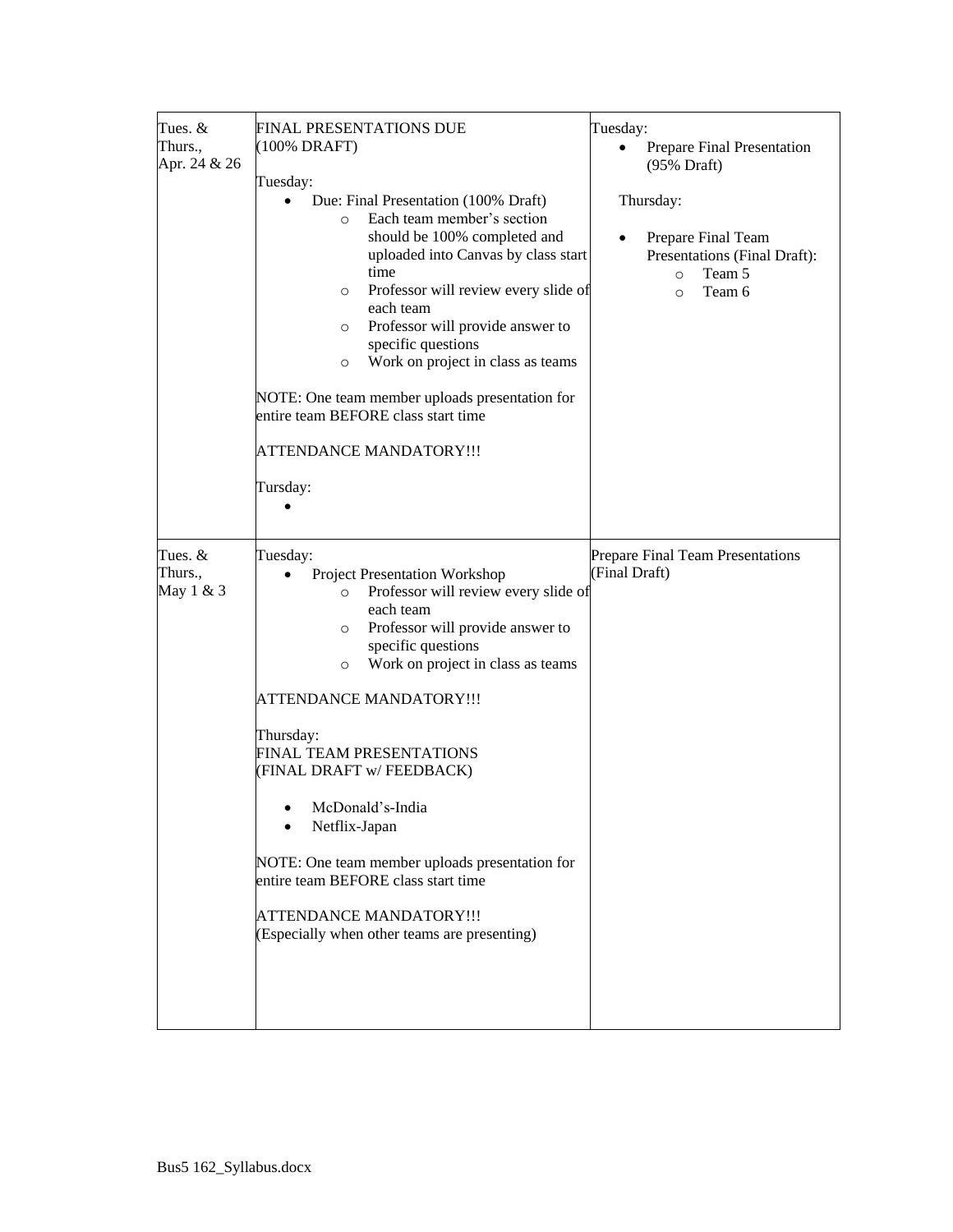| Tues. $&$<br>Thurs.,<br>May 8 & 10          | <b>FINAL TEAM PRESENTATIONS</b><br>(FINAL DRAFT w/ FEEDBACK)<br>Tuesday:<br>Tesla-Singapore<br>$\bullet$                                                                                                                                                                                            | Prepare for Final Exam |
|---------------------------------------------|-----------------------------------------------------------------------------------------------------------------------------------------------------------------------------------------------------------------------------------------------------------------------------------------------------|------------------------|
|                                             | Adidas-TBD<br>Thursday:                                                                                                                                                                                                                                                                             |                        |
|                                             | Amazon-China<br><b>BMW-Brazil</b>                                                                                                                                                                                                                                                                   |                        |
|                                             | NOTE: One team member uploads presentation for<br>entire team BEFORE class start time                                                                                                                                                                                                               |                        |
|                                             | <b>ATTENDANCE MANDATORY!!!</b><br>(Especially when other teams are presenting)                                                                                                                                                                                                                      |                        |
|                                             | Thur., May 10 FINAL TEAM PRESENTATIONS                                                                                                                                                                                                                                                              |                        |
|                                             | (FINAL DRAFT w/FEEDBACK)<br>Hilton-Cuba                                                                                                                                                                                                                                                             |                        |
|                                             | NOTE: One team member uploads presentation for<br>entire team BEFORE class start time                                                                                                                                                                                                               |                        |
|                                             | <b>ATTENDANCE MANDATORY!!!</b><br>(Especially when other teams are presenting)                                                                                                                                                                                                                      |                        |
| Wednesday,<br>May. 16, 12:15<br>$-2:30$ PM  | <b>FINAL EXAM</b><br>In Regular Classroom<br>On Canvas in Quizzes section<br>٠<br>Download & Test Respondus<br>Lockdown Browser<br>Borrow Laptops at CoB Student<br>Success Center (BBC 008)                                                                                                        | Prepare Strategic Plan |
| Saturday May<br>$23^{\text{rd}}$ , 11:59 pm | FINAL STRATEGIC PLAN DUE<br>Each student writes about their own parts of<br>the Final Presentation individually, and then<br>put all individual parts together as one,<br>integrated project team Strategic Plan paper.<br>One team member uploads paper for entire<br>team BEFORE class start time |                        |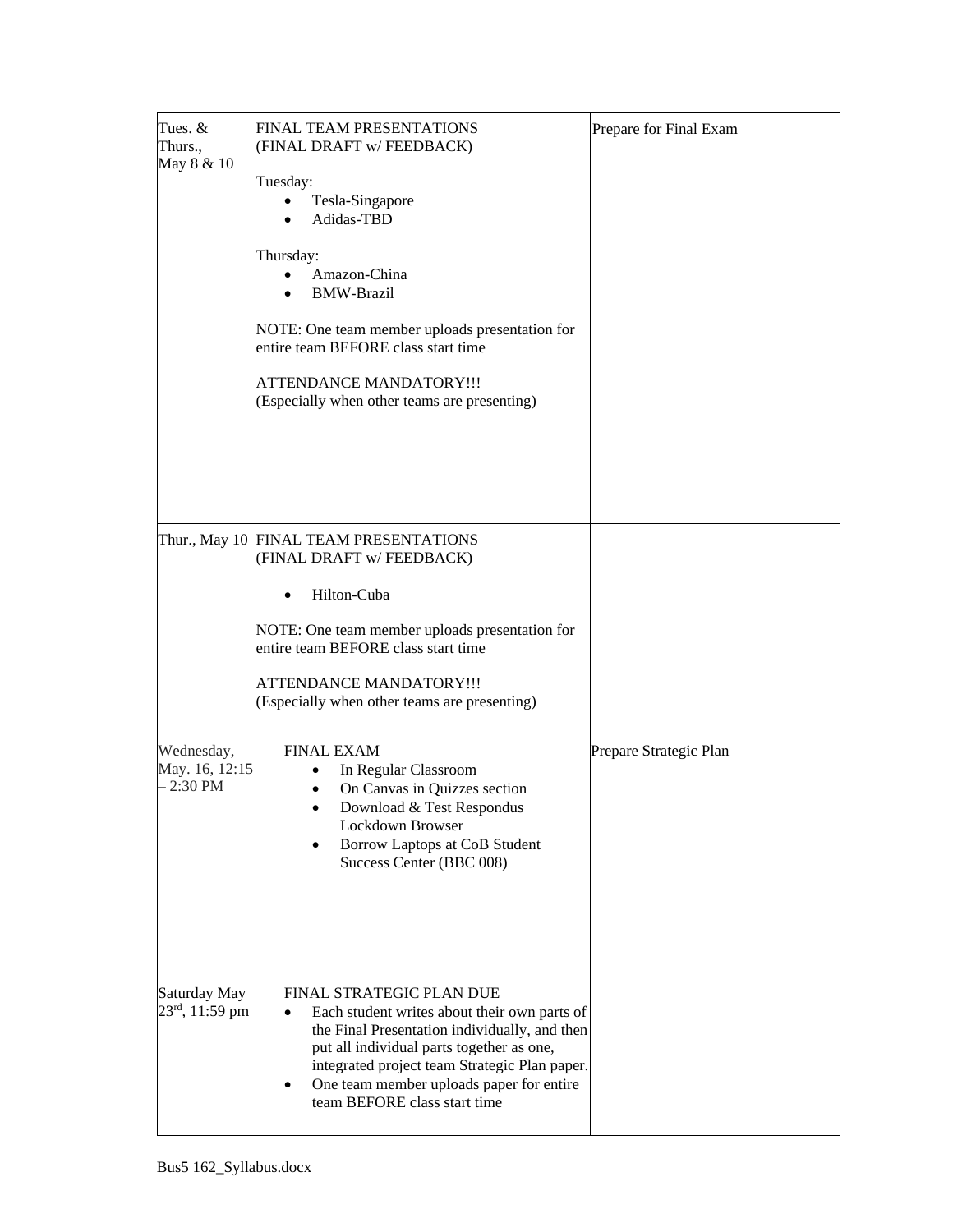**Library Liaison**  Ann Agee 408-808-2033 **[ann.agee@sjsu.edu](mailto:ann.agee@sjsu.edu)**

# **University Policies**

# **Dropping and Adding**

Students are responsible for understanding the policies and procedures about add/drop, grade forgiveness, etc. Refer to the current semester's Catalog Policies section at http://info.sjsu.edu/static/catalog/policies.html. Add/drop deadlines can be found on the current academic year calendars document on the Academic Calendars webpage at http://www.sjsu.edu/provost/services/academic\_calendars/. The Late Drop Policy is available at http://www.sjsu.edu/aars/policies/latedrops/policy/. Students should be aware of the current deadlines and penalties for dropping classes.

Information about the latest changes and news is available at the Advising Hub at http://www.sjsu.edu/advising/.

# **Consent for Recording of Class and Public Sharing of Instructor Material**

University Policy S12-7, http://www.sjsu.edu/senate/docs/S12-7.pdf, requires students to obtain instructor's permission to record the course and the following items to be included in the syllabus:

• "Common courtesy and professional behavior dictate that you notify someone when you are recording him/her. You must obtain the instructor's permission to make audio or video recordings in this class. Such permission allows the recordings to be used for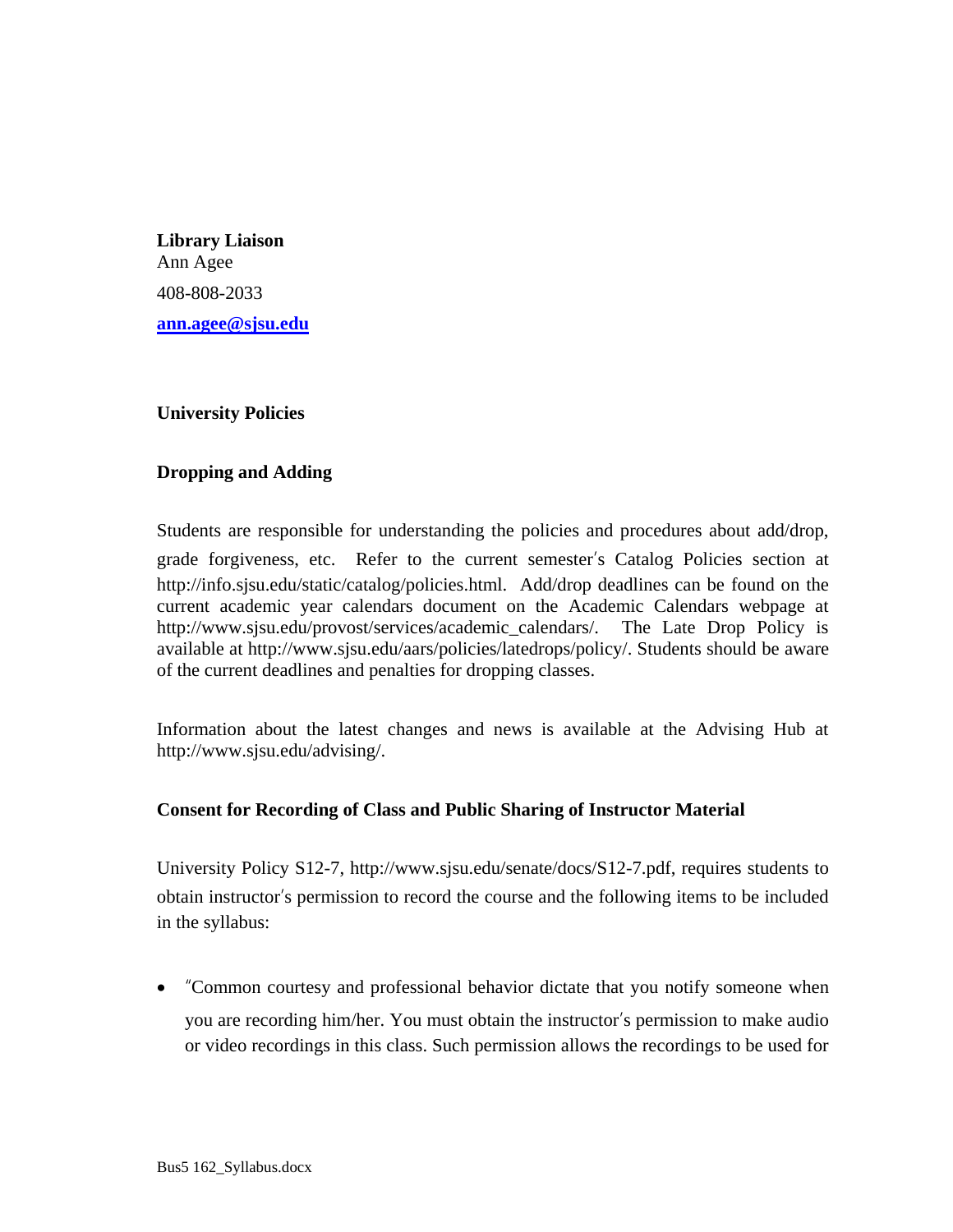your private, study purposes only. The recordings are the intellectual property of the instructor; you have not been given any rights to reproduce or distribute the material."

- It is suggested that the greensheet include the instructor's process for granting permission, whether in writing or orally and whether for the whole semester or on a class by class basis.
- In classes where active participation of students or guests may be on the recording, permission of those students or guests should be obtained as well.
- "Course material developed by the instructor is the intellectual property of the instructor and cannot be shared publicly without his/her approval. You may not publicly share or upload instructor generated material for this course such as exam questions, lecture notes, or homework solutions without instructor consent."

# **Academic integrity**

Your commitment, as a student, to learning is evidenced by your enrollment at San Jose State University. The University Academic Integrity Policy S07-2 at http://www.sjsu.edu/senate/docs/S07-2.pdf requires you to be honest in all your academic course work. Faculty members are required to report all infractions to the office of Student Conduct and Ethical Development. The Student Conduct and Ethical Development website is available at [http://www.sjsu.edu/studentconduct/.](http://www.sjsu.edu/studentconduct/)

Since I have had some issue in the past in some of my classes with incorrect citations and a couple were clearly plagiarism, I want to make it very clear what you should do to avoid any suspicion of plagiarism.

IMPORTANT: Plagiarism or even the suspicion of plagiarism can destroy your university and professional career.

# AVOIDING PLAGIARISM:

Yes, you can use someone's words if you reference or cite the source, especially if they are definitions, quotes from experts, company slogans, etc. The trouble comes when you start to use someone else's words all throughout your paper. Pretty soon your paper looks like nothing but a bunch of quoted or copied and pasted words and phrases with a few of your own sentences connecting them. This does not represent very much intellectual work on your part. You have 'assembled' a paper rather than 'writing' one.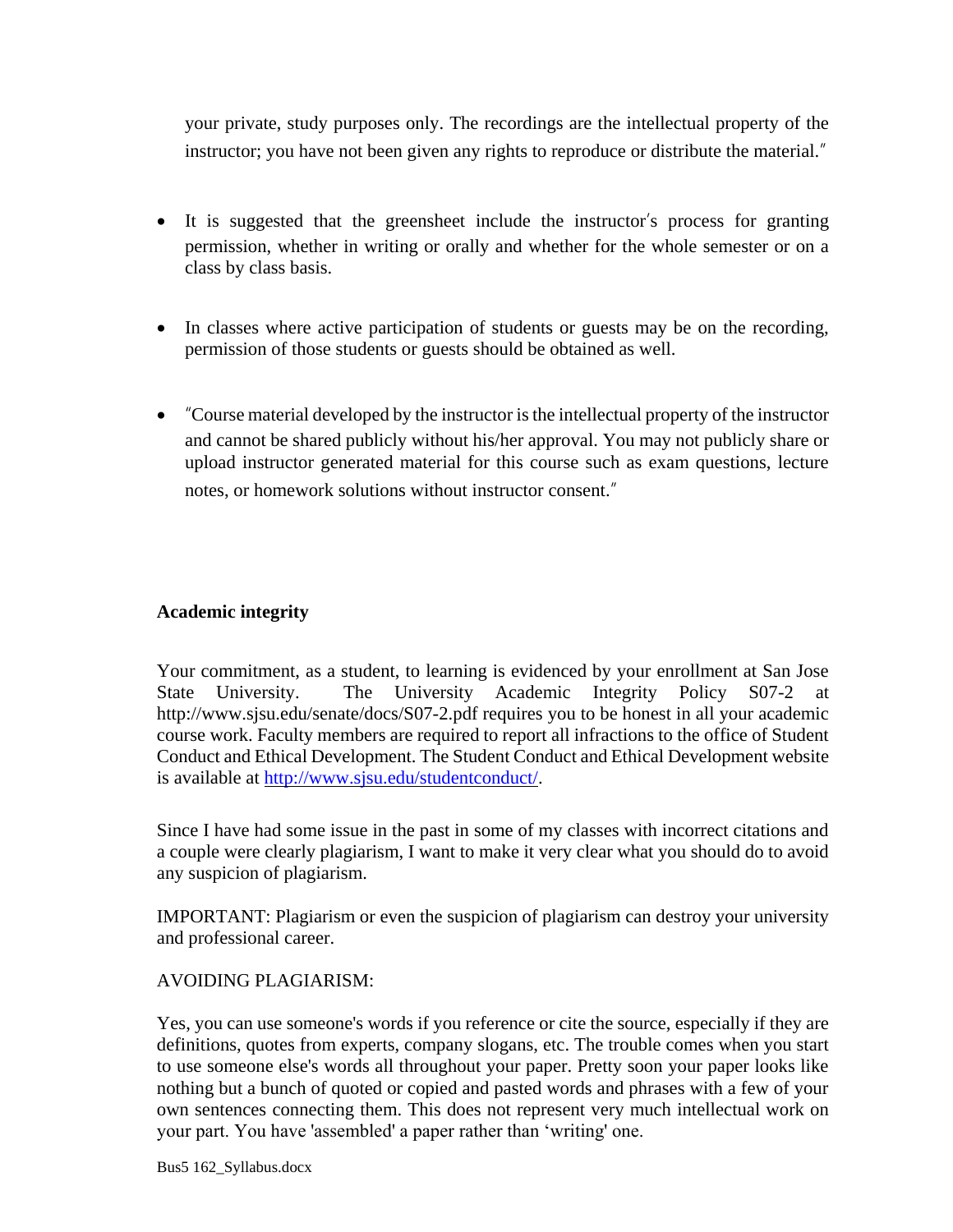Some people set out to deliberately plagiarize, but I am not talking about them. I am talking about how you will get yourself into trouble by adopting the vocabulary words and phrases of an author, using them throughout your paper, and not thinking that you have to put quotation marks around each phrase or key word.

# WHAT IS PLAGIARISM?

For your own academic and professional benefit, please review the following, easy to understand webpage on plagiarism:

# **<https://honorcouncil.georgetown.edu/whatisplagiarism>**

Students should know the University's Academic Integrity Policy that is available at **[http://www.sjsu.edu/studentconduct/Students/Student\\_Academic\\_Integrity\\_Process](http://www.sjsu.edu/studentconduct/Students/Student_Academic_Integrity_Process/) [/](http://www.sjsu.edu/studentconduct/Students/Student_Academic_Integrity_Process/)**

Your own commitment to learning, as evidenced by your enrollment at San Jose State University and the University's integrity policy, require you to be honest in all your academic course work. Faculty members are required to report all infractions to the office of Student Conduct and Ethical Development. The website for Student Conduct and Ethical Development is available at **[http://www.sa.sjsu.edu/judicial\\_affairs/index.html](http://www.sa.sjsu.edu/judicial_affairs/index.html)**

Instances of academic dishonesty will not be tolerated. Cheating on exams or plagiarism (presenting the work of another as your own, or the use of another person's ideas without giving proper credit) will result in a failing grade and sanctions by the University. For this class, all assignments are to be completed by the individual student unless otherwise specified. If you would like to include in your assignment any material you have submitted, or plan to submit for another class, please note that SJSU's Academic Policy F06-1 requires approval of instructors.

# **Campus Policy in Compliance with the American Disabilities Act**

If you need course adaptations or accommodations because of a disability, or if you need to make special arrangements in case the building must be evacuated, please make an appointment with me as soon as possible, or see me during office hours. Presidential Directive 97-03 at http://www.sjsu.edu/president/docs/directives/PD\_1997-03.pdf requires that students with disabilities requesting accommodations must register with the Accessible Education Center (AEC) at http://www.sjsu.edu/aec to establish a record of their disability.

# **Accommodation to Students' Religious Holidays**

San José State University shall provide accommodation on any graded class work or activities for students wishing to observe religious holidays when such observances require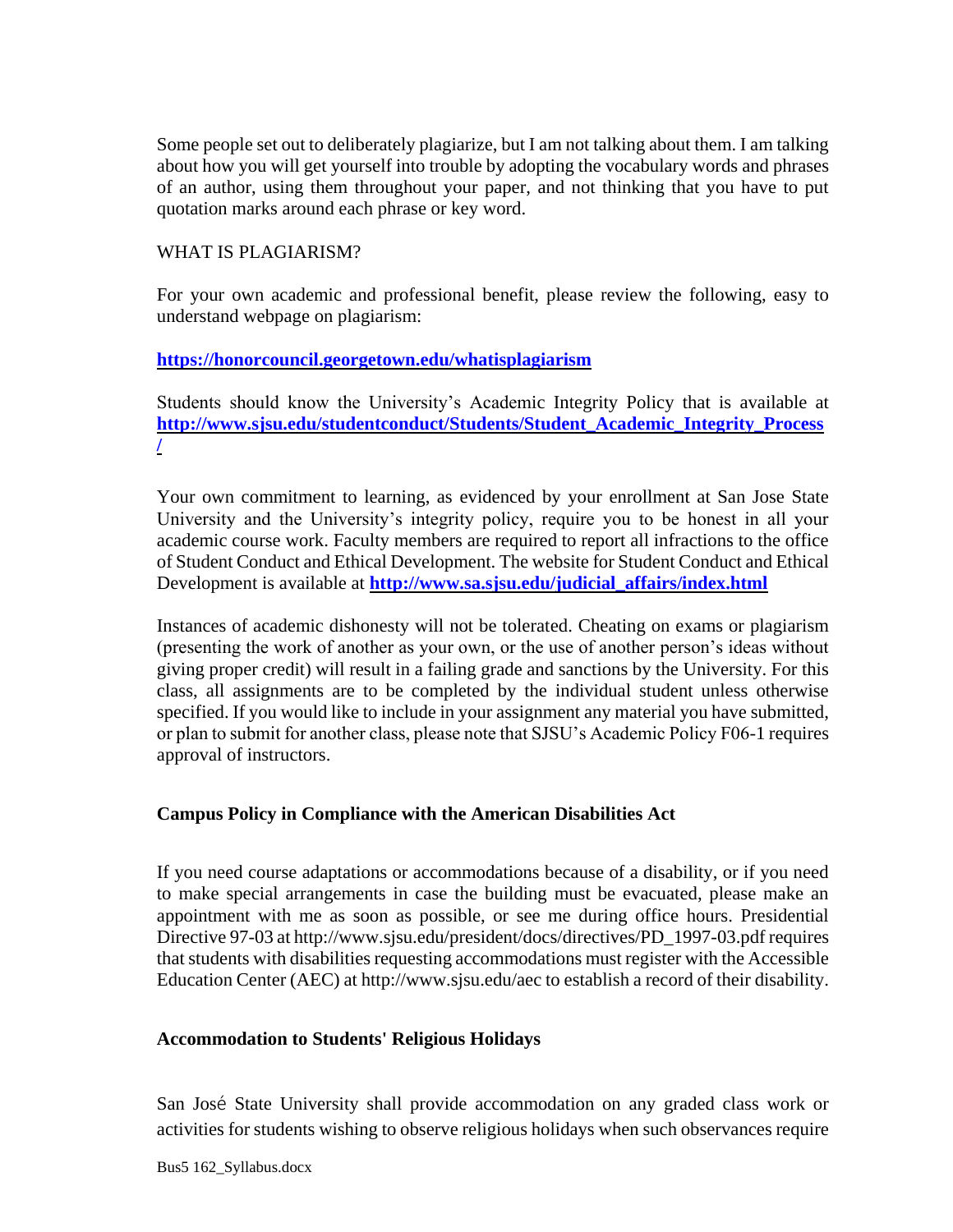students to be absent from class. It is the responsibility of the student to inform the instructor, in writing, about such holidays before the add deadline at the start of each semester. If such holidays occur before the add deadline, the student must notify the instructor, in writing, at least three days before the date that he/she will be absent. It is the responsibility of the instructor to make every reasonable effort to honor the student request without penalty, and of the student to make up the work missed. See University Policy S14-7 at http://www.sjsu.edu/senate/docs/S14-7.pdf.

## **Student Technology Resources**

Computer labs for student use are available in the Academic Success Center at http://www.sjsu.edu/at/asc/ located on the 1st floor of Clark Hall and in the Associated Students Lab on the 2nd floor of the Student Union. Additional computer labs may be available in your department/college. Computers are also available in the Martin Luther King Library. A wide variety of audio-visual equipment is available for student checkout from Media Services located in IRC 112. These items include DV and HD digital camcorders; digital still cameras; video, slide and overhead projectors; DVD, CD, and audiotape players; sound systems, wireless microphones, projection screens and monitors.

# **SJSU Peer Connections**

Peer Connections, a campus-wide resource for mentoring and tutoring, strives to inspire students to develop their potential as independent learners while they learn to successfully navigate through their university experience. You are encouraged to take advantage of their services which include course-content based tutoring, enhanced study and time management skills, more effective critical thinking strategies, decision making and problem-solving abilities, and campus resource referrals.

In addition to offering small group, individual, and drop-in tutoring for a number of undergraduate courses, consultation with mentors is available on a drop-in or by appointment basis. Workshops are offered on a wide variety of topics including preparing for the Writing Skills Test (WST), improving your learning and memory, alleviating procrastination, surviving your first semester at SJSU, and other related topics. A computer lab and study space are also available for student use in Room 600 of Student Services Center (SSC).

Peer Connections is located in three locations: SSC, Room 600 (10th Street Garage on the corner of 10th and San Fernando Street), at the 1st floor entrance of Clark Hall, and in the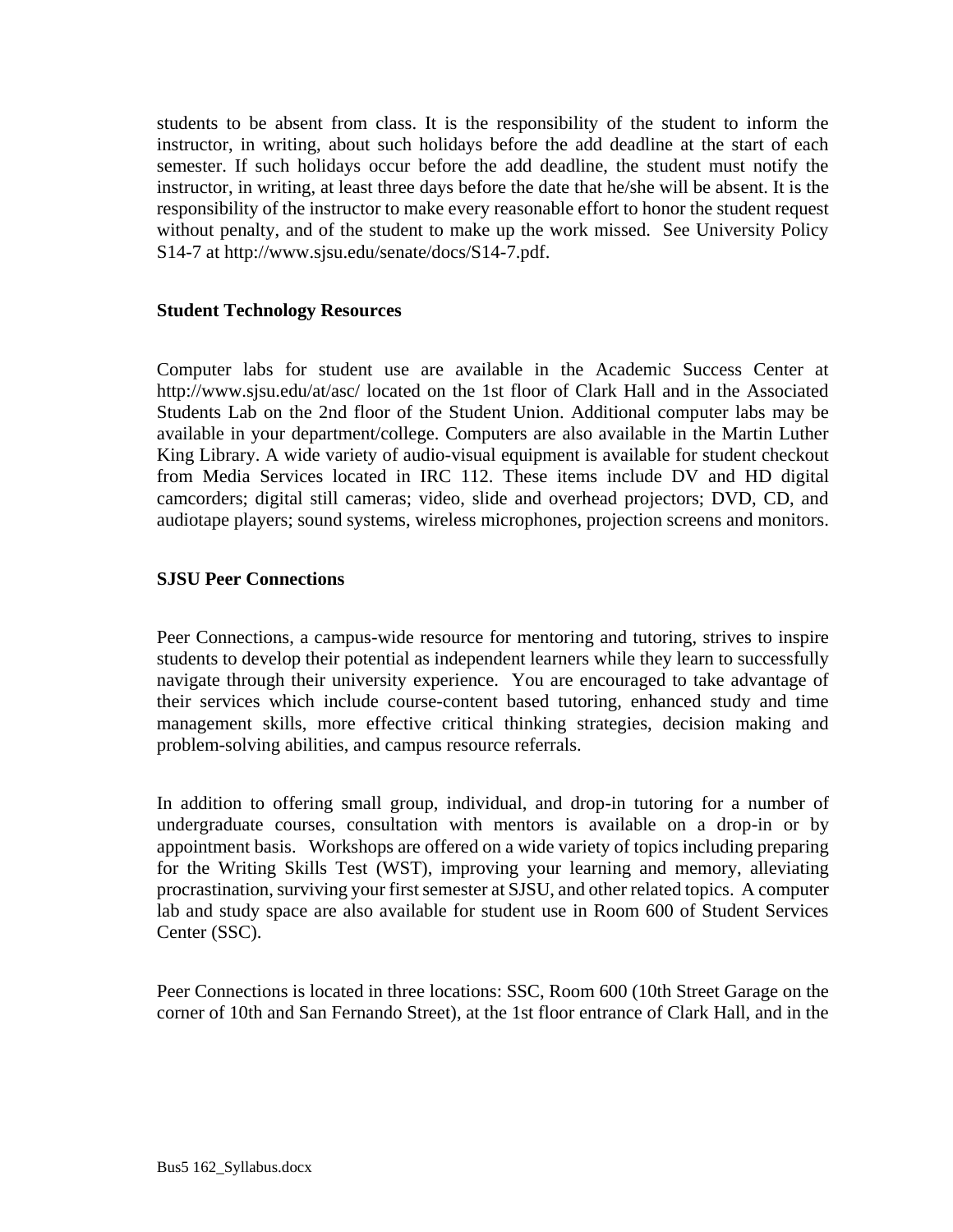Living Learning Center (LLC) in Campus Village Housing Building B. Visit Peer Connections website at http://peerconnections.sjsu.edu for more information.

## **SJSU Writing Center**

The SJSU Writing Center is located in Clark Hall, Suite 126. All Writing Specialists have gone through a rigorous hiring process, and they are well trained to assist all students at all levels within all disciplines to become better writers. In addition to one-on-one tutoring services, the Writing Center also offers workshops every semester on a variety of writing topics. To make an appointment or to refer to the numerous online resources offered through the Writing Center, visit the Writing Center website at http://www.sjsu.edu/writingcenter. For additional resources and updated information, follow the Writing Center on Twitter and become a fan of the SJSU Writing Center on Facebook.

### **SJSU Counseling Services**

The SJSU Counseling Services is located on the corner of 7th Street and San Fernando Street, in Room 201, Administration Building. Professional psychologists, social workers, and counselors are available to provide consultations on issues of student mental health, campus climate or psychological and academic issues on an individual, couple, or group basis. To schedule an appointment or learn more information, visit Counseling Services website at http://www.sjsu.edu/counseling.

### **College of Business Policies:**

To ensure that every student, current and future, who takes courses in the Boccardo Business Center has the opportunity to experience an environment that is safe, attractive, and otherwise conducive to learning, the College of Business at San José State has established the following policies:

#### Eating:

Eating and drinking (except water) are prohibited in the Boccardo Business Center. Students with food will be asked to leave the building. Students who disrupt the course by eating and do not leave the building will be referred to the Judicial Affairs Officer of the University.

#### Cell Phones:

Students will turn their cell phones off or put them on vibrate mode while in class. They will not answer their phones in class. Students whose phones disrupt the course and do not stop when requested by the instructor will be referred to the Judicial Affairs Officer of the University.

#### Computer Use:

In the classroom, faculty allow students to use computers only for class-related activities. These include activities such as taking notes on the lecture underway, following the lecture on Web-based PowerPoint slides that the instructor has posted, and finding Web sites to which the instructor directs students at the time of the lecture. Students who use their computers for other activities or who abuse the equipment in any way, at a minimum, will be asked to leave the class and will lose participation points for the day, and, at a maximum, will be referred to the Judicial Affairs Officer of the University for disrupting the course. (Such referral can lead to suspension from the University.) Students are urged to report to their instructors

Bus5 162\_Syllabus.docx